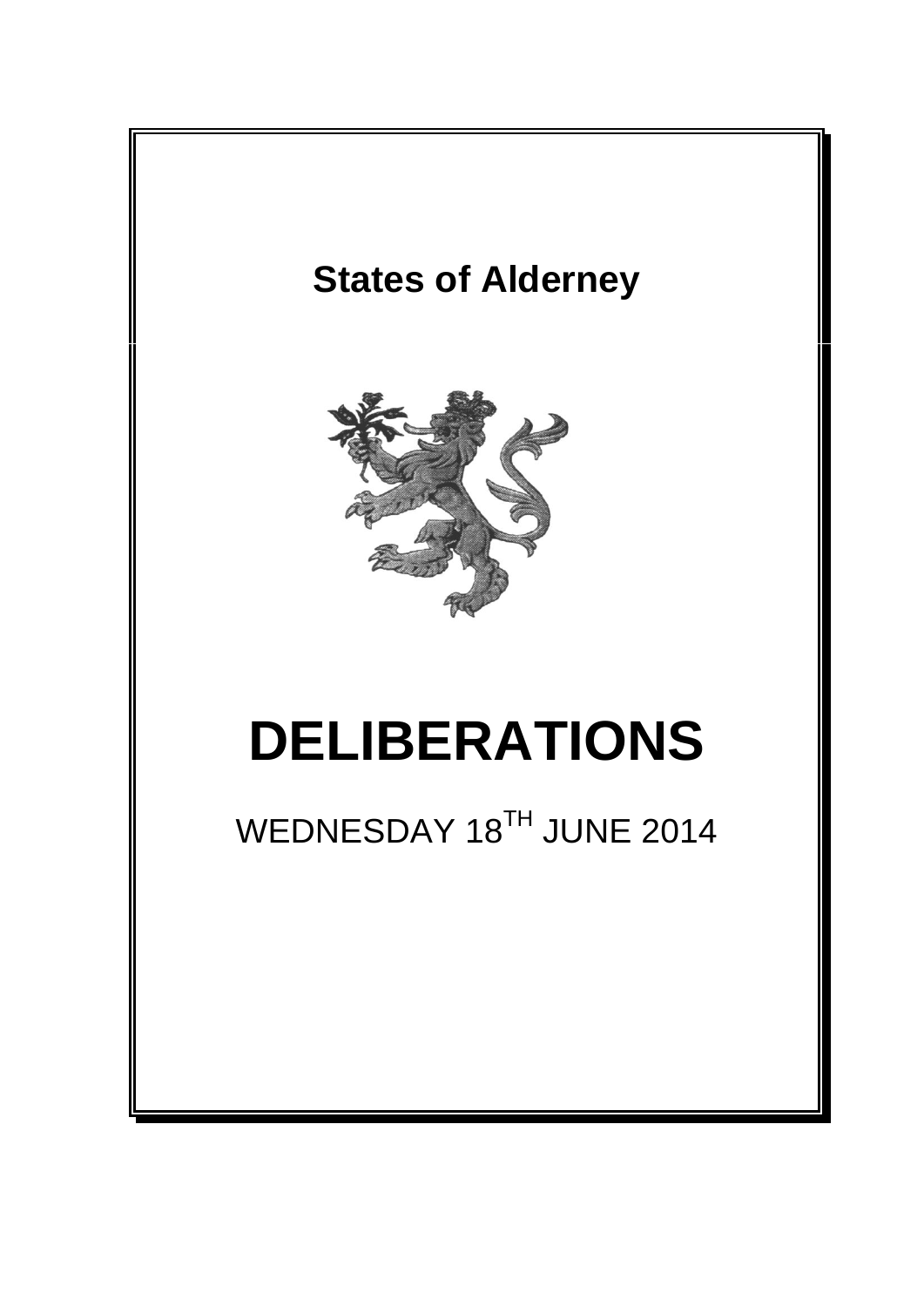# **STATES OF ALDERNEY**

# **DELIBERATIONS FOR THE MEETING OF**

# **WEDNESDAY 18 TH JUNE 2014 AT 17:30**

Present: Mr Stuart Trought, President Mr Ian Tugby Mr Matt Birmingham Mr Ray Berry Mr Louis Jean Mr Neil Harvey Mr Francis Simonet Mr Steve Roberts

Lieutenant G T Workman RN (Rtd) represented His Excellency The Lieutenant-Governor of the Bailiwick of Guernsey.

The President advised that apologies had been received from States Member Rowley, who was ill, and States Members McDowall and Paris who were both off-island.

The President then asked the Greffier if she could confirm that the States was quorate for the record, and she confirmed that with seven members plus the President the States is deemed to be quorate and the meeting could proceed.

## **Item I The Housing (Exemptions) (Alderney) Ordinance, 2014**

**The States resolved to approve "The Housing (Exemptions) (Alderney) Ordinance, 2014".** 

Proposed by Mr Birmingham and seconded by Mr Simonet

Approved by a majority; Messrs Birmingham, Harvey, Simonet and Roberts in favour, with abstentions from Messrs Tugby, Berry and Jean.

#### **Item II General Services Committee Membership**

**The States resolved to appoint a fourth member to the General Services Committee.**

Proposed by Mr Tugby and seconded by Mr Berry

Approved unanimously

Mr Birmingham then nominated Mrs Norma Paris to be appointed as the fourth member and this was seconded by Mr Berry.

No other nominations were made and therefore Mrs Norma Paris was appointed as a member of the General Services Committee.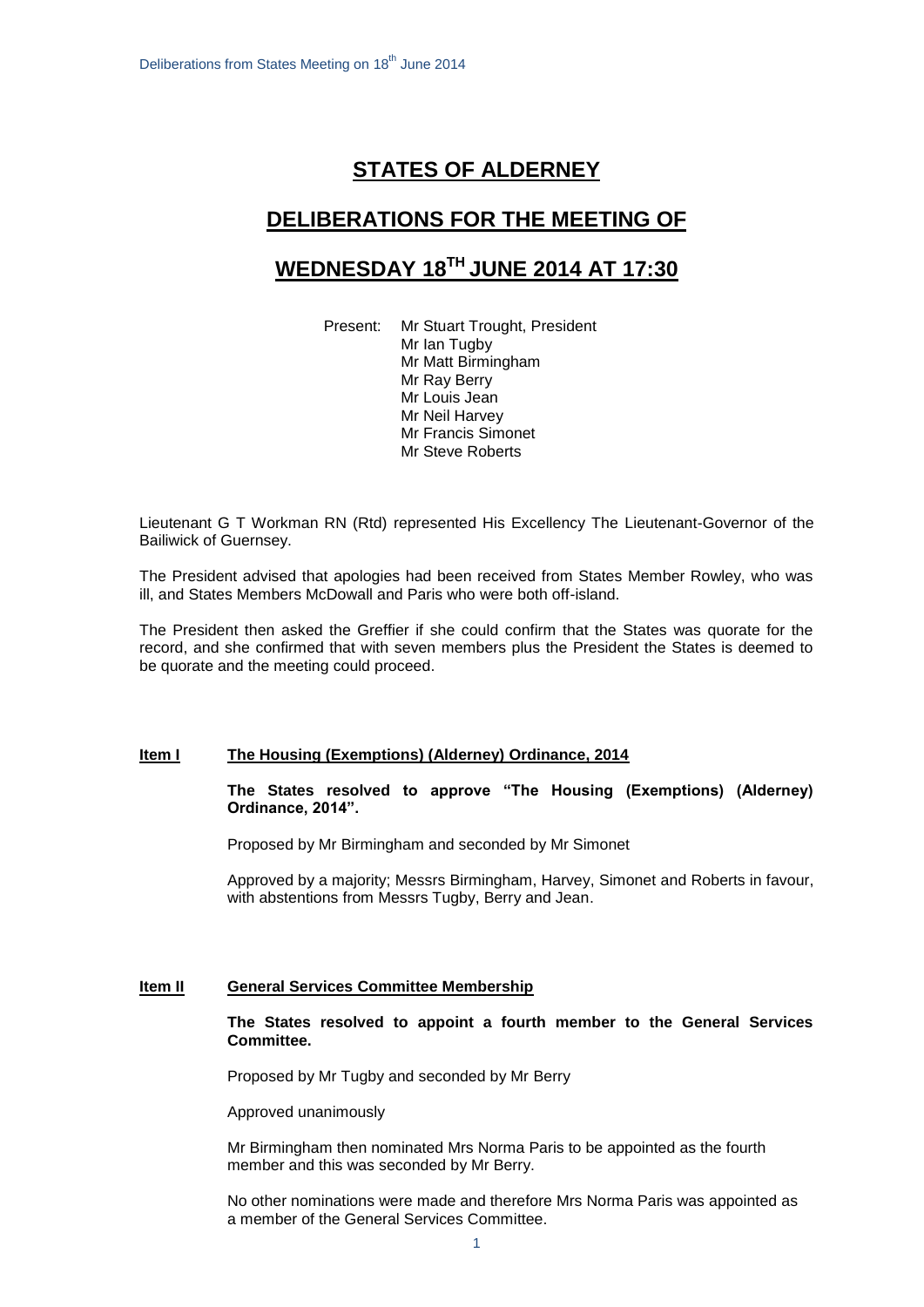.

#### **Item III The Alderney Housing Association – Grant Funding – Sable D'Or, Rue de Beaumont**

**The States resolved to approve the awarding of a grant to the Alderney Housing Association of Two Hundred and Thirty Eight Thousand Pounds (£238,000) from the capital account towards the above project, to provide two social housing units for rental and partial ownership.**

Proposed by Mr Simonet and seconded by Mr Harvey

Approved by a majority; Messrs Birmingham, Jean, Harvey and Simonet in favour, Messrs Tugby, Berry and Roberts against

## **Item IV The Alderney Road Traffic and Public Highways (Amendment) Regulations, 2014**

#### **The following Amendment was received for this item:-**

*"To replace the "Alderney Road Traffic and Public Highways (Amendment) Regulations', 2014' attached to the Billet d'Etat for Item IV, with the attached revised Regulations.*

*The purpose of the amendment is to revise the duration of the disc restrictions in the 12 bay and 10 bay designated parking areas from 'Continuous' to between '0900 to 1700 hours on any weekday'"*

Amendment proposed by Mr Tugby and seconded by Mr Berry

Amendment approved by a majority; Messrs Tugby, Berry, Harvey, Simonet and Roberts in favour, Messrs Birmingham and Jean against

#### **The States then voted on the item as amended**

**The States resolved that "The Alderney Road Traffic and Public Highways (Amendment) Regulations, 2014" not be annulled.**

Proposed by Mr Tugby and seconded by Mr Berry

Approved by a majority; Messrs Tugby, Berry, Harvey, Simonet and Roberts in favour, Messrs Birmingham and Jean against

## **Item V The Gambling (Exempt Gaming and Racing) (Alderney) Ordinance, 2014**

**The States resolved to approve "The Gambling (Exempt Gaming and Racing) (Alderney) Ordinance, 2014".**

Proposed by Mr Simonet and seconded by Mr Birmingham

Approved unanimously